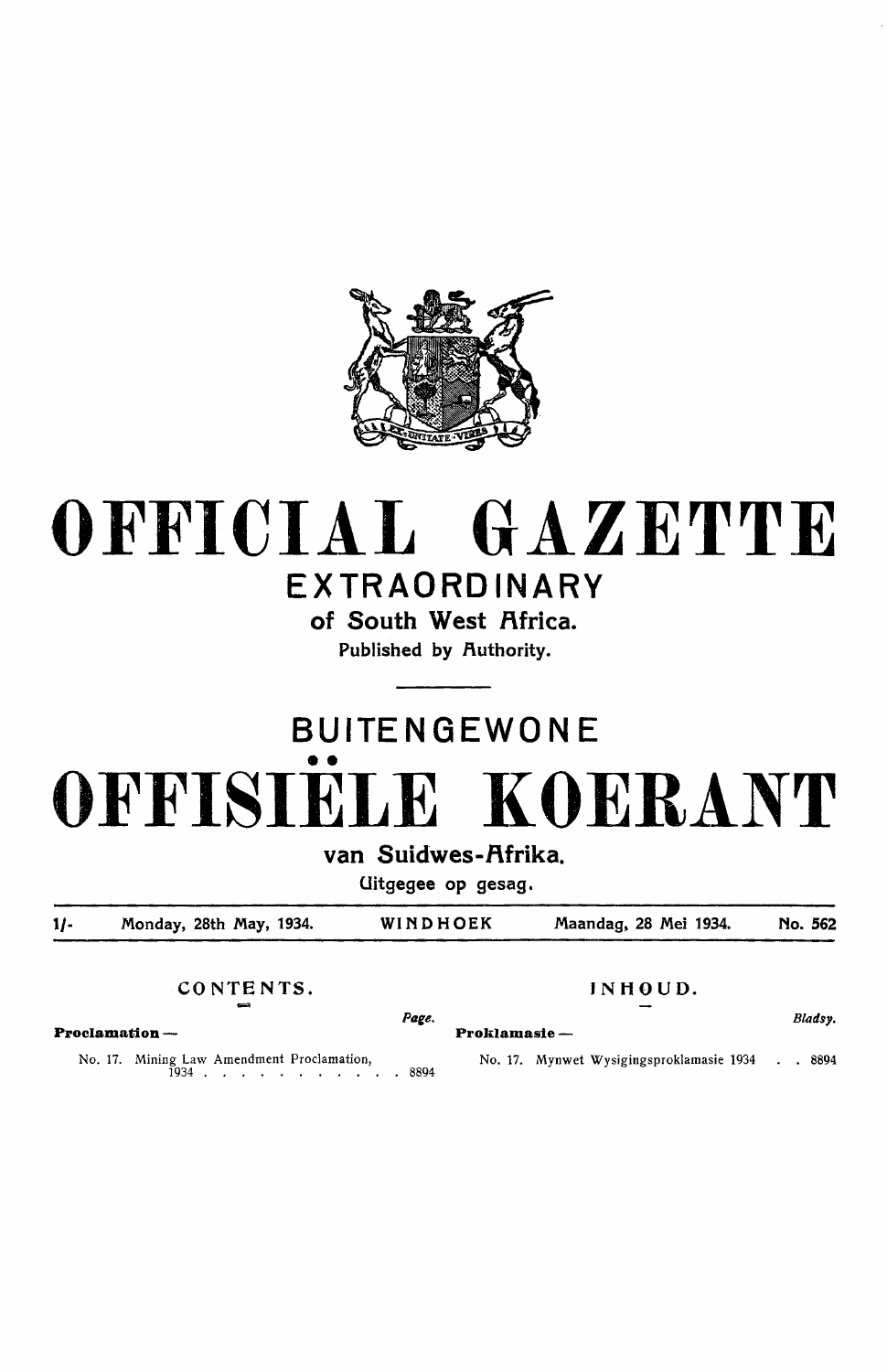#### By HIS HONOUR DAVID GIDEON CONRADIE, ADMINISTRATOR OF SOUTH WEST AFRICA;

No. 17 of 1934.]

WHEREAS it is desirable to amend the law in force in the Territory relating to mining;

NOW THEREFORE, under and by virtue of the powers in me vested, I do hereby proclaim, declare and make known as follows:-

1. In this Proclamation the expression "the principal law" shall mean the Imperial Mining Ordinance for German South West Africa of the eighth day of August, 1905, as amended by Proclamations of the Administrator No. 24- of 1919, No. 12 of 1920, No. 59 of 1920, No. 29 of 1921, No. 11 of 1923, No. 15 of 1925 and No. 10 of 1926.

2. Section ten of the principal law is hereby repealed, and the following new section substituted therefor :-

 $"10$ . (1) It shall not be lawful for any person to search for or peg, or devdop the minerals mentioned in section  $one$  hereof in their natural state, or to obtain transfer of a prospecting claim, unless he is the holder of a prospecting licence issued subject to the provisions of the Ordinance by the Mining Authority or by the Magistrate of the district in which such person desires to prospect. Every such licence shall specify the Magisterial District or part thereof or portion of the Territory in which prospecting is permitted there-<br>under.

(2) For every such licence issued there shall be payable a fee at the rate of two shillings and six pence for each calendar month or part thereof if it is issued in respect of one magisterial District and five shillings for each calendar month or part thereof if it is issued in respect of two or more Magisterial Districts.

(3) A prospector or claim owner shall be bound to restore the surface of any property rendered dangerous or unsafe during prospecting and/or develop-ment operations and no prospecting licence shall be issued until the applicant therefor has made a cash<br>deposit, or given a bank guarantee of an amount to be fixed by the Mining Authority for the restoration<br>to a safe condition of the surface of any property which may be rendered unsafe through his prospecting or development operations.

If a prospector or claim holder fails to discharge his obligation under this section the Mining Authority may take the neressary steps to repair any damage to the surface resulting from the operations of such prospector or claim holder and may utilise the amount so deposited or guaranteed for that purpose. If such amount be insufficient to cover the cost of effecting such repairs, the Mining Authority may institute civil proceedings against the prospector or claim holder for the recovery of the balance.

Nothing in this section, oontained shall deprive the landowner from claiming compensation direct from the prospector or claim holder.

The deposit or bank guarantee shall be retained .for two calendar months after the expiration of the prospecting licence, or for at least two months after any claims pegged under such licence have ceased to be closed or have been transferred to third parties.

(4) Save as hereinafter provided no prospecting<br>licence shall be issued to any person other than licence shall be issued to any person other than a European of the age of eighteen years or upwards either as principal or agent, nor to any 'Company which includes among its shareholders any person prohibited under this provision from obtaining a licence; provided that the Administrator may in a special case authorise the issue of such a licence to any other person or persons; provided further that in the *Rehoboth Gebiet*, burghers of the community of Rehoboth shall possess the same rights to prospect for minerals and be subject to the same obligations as Europeans.

#### **PROKLAMASIE**

#### VAN SY EDELE DAVID GIDEON CONRADIE, ADMINISTRATEUR VAN SUIDWES-AFRIKA.

No. 17 yan 1934.]

NADEMAAL dit wenslik is om die wet wat in die Gebied van krag is met betrekking tot mynwese te wysig ;

SO IS DIT dat ek, ingevolge en kragtens die bevoegdheid my verleen, hierby proklameer, verklaar en bekendmaak<br>as volg:—

1. In hierdie Proklamasie beteken die uitdrukking "die hoofwet" die Keiserlike Mynordonnansie van Duits Suidwes-<br>Afrika van die agste dag van Augustus 1905, soos gewysig by Proklamasies van die Administrateur No. 24- van 1919, No. 12 van 1920, No. 59 van 1920, No. 29 van 1921, No. 11 van 1923, No. 15 van 1925 en No. 10 van 1926.

2. Artikel *tien* van die hoofwet word hierby herroep en deur die volgende nuwe artikel vervang :-

"10 (1). Dit is vir geen persoon wettig om te soek na die minerale genoem in artikel *een* hiervan in hulle natuurlike staat of om h'ulle -af te steek of te ontgim of om oordrag van 'n prospekteerkleim te verkry nie tensy hy die houer van 'n prospekteerlisensie is wat uitgereik is op die voorwaardes van die Ordonnansie deur die Mynoutoriteit of deur die Magistraat van die distrik, waarin sodanige persoon wil prospekteer.<br>Elke sodanige lisensie moet die Magistraatsdistrik of deel daarvan of deel van die Gebied vermeld, waarin die soek na metale daaronder toegelaat is.

(2) **Vir** e!ke soda·nige uitgereikte lisensie is **'n** bedrag van twee sjielings en ses pennies betaalbaar vir elke kalendermaand of deel daarvan indien dit vir elke kalendermaand of deel daarvan indien dit<br>uitgereik word vir een magistraatsdistrik en vyf sjielings<br>vir elke kalendermaand of deei daarvan, indien dit<br>uitgereik word vir twee of meer magistraatsdistrikte. uitgereik word vir twee of meer magistraatsdistrikte.

(3) 'n Prospekteerder of Kleimeienaar moet die oppervlakte van enige eiendom wat gevaarlik of on-<br>veilig gemaak is gedurende die prospekteer- en/of ontginningswerk weer regmaak en geen prospekteerlisensie<br>mag uitgereik word nie, alvorens die applikant daar-<br>voor 'n kontant deposito gestort of 'n bankgaransie ge-<br>stel het vir 'n bedrag, wat deur die Mynautoriteit vas-<br>ges toestand van die oppervlakte van enige eiendom wat onveilig gemaak word deur sy prospekteer- of ontginningswerk.

Indien 'n prospekteerder of kleimhouer in gebreke bly om sy verpligting onder hierdie artikel na te kom, kan die Mynautoriteit die nodige stappe doen om cnig,<br>beskadiging van die oppervlakte, wat veroorsaak word deur die werksaamhede van sodanige prospekteerder of kleimhouer, te herstel en gebruik maak van die aldus gedeponeerde of· gegarandeerde bedrag vir daardie doeL Indien sodanige bedrag onvoldoende is om die koste van sodanige reparasies te dek, kan die Mynautoriteit 'n siviele geding teen die prospekteerder of kleimhouer instel vir die verhaal van die saldo.

Geen bepalings van hierdie artikel ontneem die grondeienaar die reg om skadevergoeding direk van die prospekteerder of kleimhouer te verlang nie.

Die deposito of bankgaransie word tot twee maande na die ongeldigwording van die prospekteerlisensie behou of tot minstens twee maande nadat enige kleims, wat onder sodanige lisensie afgesteek is, opgehou het om gesluit te wees of oorgedra is op derde partye.

(4) Behoudens die volgende bepaling mag geen prospekteerlisensie uitgereik word nie aan enige ander persoon dan 'n blanke wat 18 jaar of ouer is hetsy as prinsipaal of agent. Daar mag geen prospekteerlisensie uitgereik word nie aan enige maatskappy wat onder sy aandeelhouers enige persoon insluit, wat ingevolge hierdie bepaling belet is om 'n lisensie te verkry; met dien verstande dat die Administrateur in 'n spesiale geval die uitreiking van sodanige lisensie aar enige ander persoon of persone kan autoriseer; met dien ve burgers van die Rehoboth-Gemeente dieselfde regte om vir minerale te prospekteer, besit, en onderhewig is aan dieselfde verpligtings soos blanke persone.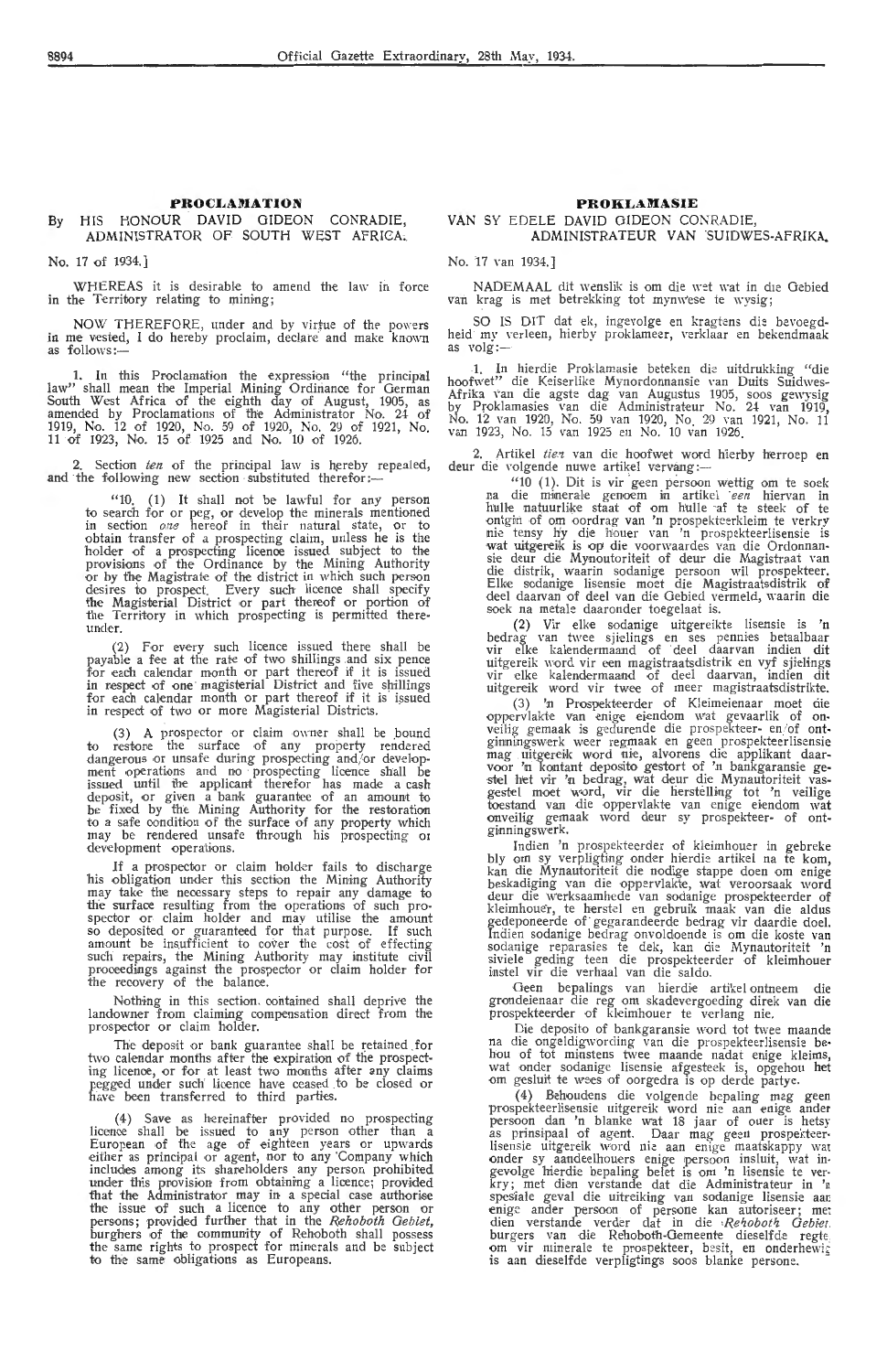Buitengewone Offisië<br>(5) The issue of a prospecting licence to any person who has been convicted of an offence under the princi-· pal law, as amended by this Proclamation, or under the Diamond Industry· Protection Proclamation, 1922, or under any amendments of the said laws that may be made from time to time; or the cancellation of a prospecting licence already held by a person so convicted, shall be in the discretion of the Mining Authority".

3. Section *eighteen* of the principal law is hereby repeal**ed** and the following new section substituted therefor:-

> "18. In default of agreement between a prospector or claim holder and any of the parties contemplated in sections *twelve* to *sixteen* inclusive, the Mining Authority shall, after hearing both parties, decide \\'hether, to what extent, and on what conditions prospecting may be undertaken, and whether the prospector shall be obliged to make compensation or to acquire the land. In default of agreement between the interested<br>parties as to the amount of compensation or security the Mining Authority shall settle the matter.

> If the amount agreed to between the parties or so settled by the Mining Authority is not paid within fourteen days after the date of the agreement or the date of settlement as aforesaid, the Mining Authority may cancel the prospecting lieence or prospecting claim of the defaulting prospector, or both such licence and such claim, and may after any damage contemplated by sub-<br>section (3) of section *ten* has been repaired, utilise any surplus of the deposit made under that section for the purposes of this section".

4. Section  $twenity-tw \rightarrow of$  the principal law is hereby repealed and the following new section substituted therefor :-

"22. (1) No prospector shall, unless he shall first have obtained the written consent of the Mining Authority, remove from the site of his prospecting operations or dispose of any of the minerals mentioned in section one hereof, which have been recovered in the course of such operations; and if he shall have obtained such written consent, shall not remove or dispose of such minerals otherwise than in such quantities and under such conditions as may be stated in such consent. The provisions of this section shall not refer to the removal and disposal of small quantities of such minerals for assaying, scientific and experimental purposes.

(2) No person shall receive or purchase, whether<br>as principal or agent, from any prospector or claim owner the minerals mentioned in section one hereof, unless the latter can produce a permit from the Mining Authority authorising the removal and disposal of such minerals. In such case such permit shall be retained by such receiver or purchaser.

(3) No pers-on other than the registered owner of a mining area shall export a:ny of the minerals mentioned in section  $one$  hereof without an export permit from the Mining Authority. Such permit shall in the case of export by rail or by rail and sea, be produced to the station master at the place of consignment, and in the case of export by sea to the Collector of Customs at the port where such minerals are shipped, and such permit shall be retained by such station master or Collector of Customs.

 $(4)$  The Mining Authority may, in addition to the punishments prescribed in paragraph (1) of section *ninety-one*, demand from any person who contravenes<br>the provisions of this section payment of the value of the minerals which have been unlawfully disposed of."

5. Section *iwenty-three* of the principal law is hereby repealed and the following new section substituted therefor:-

 $f(23. (1)$  Any person who is the holder of a prospecting licence issued under the provisions of section ten hereof shall during the currency of such licence be entitled to peg off one or more precious or base mineral prospecting claims in any part of the Territory open for prospecting and in which prospecting under such licence is permitted, and shall have the sole right to prospect for and develop all minerals mentioned in section one hereof on a prospecting claim pegged off for precious minerals, subject to any base mineral rights previously acquired; and all minerals mentioned in paragraph  $(B)$  of section one on a prospecting claim pegged off for base minerals.

(5) Die uitreiking van 'n prospekteerlisensie aan enige persoon, wat skuldig bevind is van 'n oortreding<br>onder die hoofwet, soos gewysig by hierdie Proklamasie, of onder "De Bescherming van de Diamantindustrie Proklamatie, 1922" of onder enige wysigings van genoemde wette, wat van tyd tot tyd gemaak mag word, of die kansellasie van 'n prospekteerlisensie wat reeds deur 'n persoon gehou word, wat aldus skuldig bevind is, berus by die Mynautoriteit."

Artikel agtien van die hoofwet word hierby herroep. en deur die volgende nuwe artikel vervang :-

"18. By gebrek van ooreenkoms tussen 'n prospekteerder of kleimhouer en enige van die partye oorwoë in artikels twaalf tot sestien inbegrepe, moet die Mynautoriteit, na verhoor van albei partye, besluit of en in watter mate en op. watter voorwaardes prospekteer kan word en of die prospekteerder verplig sal wees om<br>vergoeding te verskaf of die grond aan te koop. By gebrek van ooreenkoms tussen die belanghebbende partye ten opsigte van die bedrag van vergoeding of waarborgsom moet die Mynautoriteit die saak afhandel.

Indien die bedrag bepaal deur ooreenkoms tussen die partye of aldus vasgestel deur die Mynautoriteit nie binne veertien dae na die datum van die ooreenkoms of die datums van afhandeling, soos voormeld, betaal word nie, mag die Mynautoriteit die prospekteerlisensie of prospekteerkleim van die prospekteerder wat in gebreke bly om dit te doen of albei sodanige lisensie en sodanige kleim kanselleer, en die Mynautoriteit mag, nadat enige beskadiging, oorwoë in subartikel (3) van<br>artikel *tien,* herstel is, gebruik maak van enige oorskot<br>van die deposito, wat gemaak is ingevolge daardie artikel, vir die doeleindes van hierdie artikel."

4. Artikel twee-en-twintig van die hoofwet word hierby herroep en deur die volgende nuwe artikel vervang:-

"22. (1) Oeen prospekteerder mag, tensy hy vooraf die skriftelike toestemming van die Mynautoriteit daartoe verkry het, van die grond waarop sy prospekteerwerksaamhede plaasvind, enige van die minerale, genoem in artikel een hiervan wat gedurende sodanige werksaamhede verkry word, verwyder of van die hand sit nie; en indien hy sodanige skriftelike toestemming ver-<br>kry het, mag hy sodanige minerale op geen ander wyse dan in sodanige hoeveelhede en op sodanige voor-<br>waardes, wat in sodanige toestemming vermeld word<br>verwyder of van die hand sit nie. Die bepalings van<br>hierdie artikel het geen betrekking op die verwydering en van-die-handsitting van klein hoeveelhede van so-<br>danige minerale vir analise, wetenskaplike en eksperi-

mentele doeleindes nie. (2) Niemand mag van enige prospekteerder of kleimeienaar die minerale, genoem in artikel een hier-nn, ontvang of koop nie hetsy as prinsipaal of agent, tensy laasgenoemde 'n permit van die Mynautoriteit kan voorle, wat die verwydering en van-die-handsitting van sodanige minerale autoriseer. In sodanige geval moet sodanige permit deur sodanige ontvanger of koper behou word.

(3) Geen ander persoon dan die geregistreerde eienaar van 'n myngebied mag enige van die minerale genoem in artikel *een* hiervan sonder 'n uitvoerpermit<br>van die Mynautoriteit uitvoer nie. Sodanige permit moet, in die geval van uitvoer per trein of per trein<br>en oor see, op die plek van versending aan die stasie-<br>meester en, in die geval van uitvoer oor see, aan die Ontvanger van Doeane by die hawe, waar sodanige minerale verskeep word, oorhandig word\_ en sodanige permit moet deur sodanige stasiemeester of Ontvanger \'an Doeane behou word.

(4) Die Mynautoriteit mag, benewens die strawwe, wat in paragraaf (1) van artikel *een-en-negentig* voor-geskryf word, van enige persoon. wat die bepalings van hierdie artikel oortree, betaling verlang van die waarde van die minerale w'at onwettiglik van die hand gesit is."

5. Artikel drie-en-turintig van die hoofwet word hierby herroep en deur die volgende nuwe artikel vervang:-

"23 (1). Enige persoon, wat die houer is van 'n prospekteerlis-ensie uitgereik kragtens artikel *lien* hiervan, is gedurende die duur van sodanige lisensie ge-<br>regtig om een of meer prospekteerkleims vir edele of onedele minerale in enige deel van die Gebied, wat oop is vir prospekteer en waarin prospekteer onder sodanige lisensie toegelaat is, af te steek, en hy alleen<br>het die reg om te soek na alle minerale genoem in artikel *een* hiervan en om hulle te ontgin op 'n prospekteerkleim afgesteek vir edele minerale behoudens enige<br>regte ten opsigte van onedele minerale 'wat vooraf verkry is; en alle minerale genoem in paragraaf (B)<br>van artikel *een* op 'n prospekteerkleim afgesteek vir onedele minerale.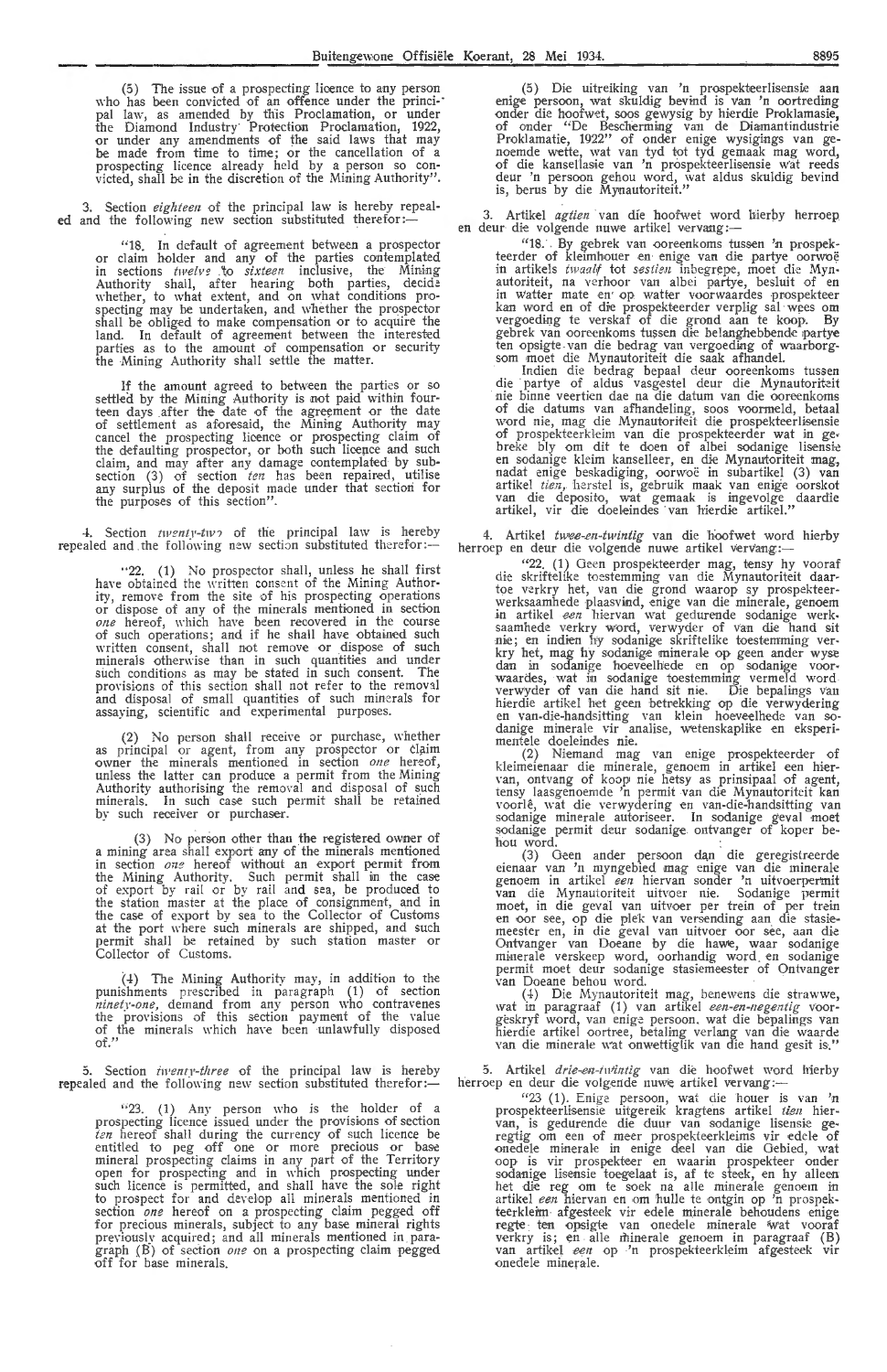(2) Save as hereinafter provided every prospecting claim sh'all be pegged off in a rectangular shape. The longer and the shorter sides of a prospecting claim<br>pegged off for precious minerals shall not exceed two hundr-ed metres and one hundred metres respectively. The longer and the shorter sides of a prospecting claim pegged off for base minerals shall not exceed six hundred and three hundred metres respectively.

Except as in the next succeeding sub-section provided, a prospecting claim shall cease to be closed, if after notification to the Mining Authority in terms **of** section *twenty-eight* it is found to differ materially **from** the shape herein prescribed, or to have any side exceeding the dimensions herein prescribed.

(3) Deviation from the rectangular shape shall only be permissible where the proximity of claims previously pegged or mining areas previously acquired render this shape impossible; in such case such prior holdings shall be excluded from the claim by beacons ,erected along the boundaries of such prior holdings so as to avoid any encroachment; provided that, where owing to the proximity of such prior holdings, a prospector is compel1ed to peg in a triangular shape, such triangular claim shall not be rendered invalid by reason of the fact that one of its sides exceeds the maximum length as prescribed in sub-section (2).

(4) Areas of land which are not contiguous to each other may not be included in one prospecting claim.

(5) In the event of a dispute arising through over-<br>pegging under this section, the Mining Authority shall decide the matter, and no appeal shall lie from his decision."

**6.** Section *twenty-four* of the principal law is hereby **repealed** and the following new section substituted therefor:-

"24. (1) A prospecting claim shall be pegged by erecting a plainly recognisable beacon in a conspicuous place as near as possible to the centre of the prospecting claim. Such beaoon shall consist of a substantial metal plate not less than 30 centimetres by 20 centimetres<br>in size, which must be securely fixed to an iron-standard not less than 1.5 metres long, which must be driven into the ground not less than 15 centimetres where possible, and must be surrounded by a properly con- structed cairn of stones not less than 1 metre high.

(2) On such metal plate shall be inscribed in legible and durable manner:-

- (a) the name of the prospector;
- (b) the nature of the prospecting claim (precious minerals prospecting claim or base minerals prospecting claim) ;
- ( c) the date and hour of the erection of the beacon in ordinary Arabic numerals;
- (d) a serial number distinguishing the claim from any other claims pegged by the same prospector in the same district, which serial number must not be duplicated by him;
- (e) description of the beacon (Centre Beacon);
- (f) prospecting licence number.

(3) The beacon and plate shall be maintained in good order and oondition by the prospector.

( 4) A straight trench not less than 2 metres in length, 15 centimetres in width and 15 centimetres in depth shall be dug on each side of the beacon to indicate the direction, of the longer sides of the claim. Where the nature of the ground does not permit of trenches being dug the direction of such sides shall be indicated by rows of stones of dimensions corre-sponding to the dimensions laid down for the trenches.

{5) If owing to the nature of the ground it is impossible to place a beacon in the centre of the prospecting claim, the position of the beacon as erected relative to the centre of such claim must be clearly indicated on the back of the metal plate by stating the distance from the beacon to . such centre, and the direction in Which such centre lies.

(2) Behoudens die wolgende bepalings moet elke prospekteerkleim in 'n reghoekige vorm afgesteek word. Die !anger en die korter kante van 'n prospekteerkleim, wat afgesteek word vir edele minerale, mag nie langer \\'ees nie as tweehonderd en eenhonderd meters respektieflik. Die !anger en die korter kante van 'n prospekteerkleim, Wat afgesteek vord vir onedele minerale, mag nie langer wees nie as sestonderd en driehonderd meters respektieflik.<br>
Behoudens die uitsonderinge in die volgende sub-

Behoudens die uitsonderinge in die volgende subartikel, hou 'n prospekteerkleim op om gesluit te wees<br>indien dit na kennisgewing aan die Mynautoriteit oor-<br>eenkomstig artikel *agt-en-:wintig* blyk, dat dit wesenlik verskil van die vorm, wat hierin voorgeskryf is of dat enige kant daarvan !anger is dan die mate wat hierin voorgeskryf is.

(3) Afwyking van die reghoekige vorm is net in die gevalle toelaatbaar, waar die nabyheid van kleims, wat vantevore afgesteek is of myngebiede, wat vante-<br>vore verwerf is, hierdie vorm onmoontlik maak. In sodanige gevalle moet sodanige ouere besittinge van<br>die kleim afgesonder word deur bakens opgerig langs die grense van sodanige ouere besittinge om enige inbreukmaking te vermy; met dien verstande dat, in gevalle, waar 'n prospekteerder weens die nabyheid van<br>sodanige ouere besittinge, genoodsaak is om in 'n driehoekige vorm af te steek, sodanige driehoekige kleim nie ongeldig gemaak word nie deur die feit, dat een van sy kahte langer is as die maksimum-lengte wat voor• geskryf is in subartikel (2).

( 4) Stukke grond, wat nie aan mekaar grens nie, mag nie in een prospekteerklerm ingesluit word nie.

(5) In gevalle waat geskille ontstaan deur oor• steking ingevolge hierdie artikel, moet die Mynautoriteit die saak beslis en van sy beslissing kan nie geappelleer word nie."

6. Artikel *vier-en-twintig* van die hoofwet word hierby herroep en deur die volgende nuwe artikel vervang:—

"24 (1). 'n Prospekteerkleim word afgesteek deur oprigting van 'n duidelik herkenbare baken op 'n in die oog vallende plek so naby die middel van die pro• spekteerkleim as moontlik. Sodanige baken moet bestaan uit 'n sterk metaalplaat, wat nie kleiner dan 30 sentimeters by 20 sentimeters is nie en deeglik vasge-<br>maak is aan 'n ysterpaal, wat minstens 1.5 meters lank is en, indien moontlik, minstens 15 sentimeters diep in die grond ingeslaan is. Dit moet omring wees deur 'n behoorlik gekonstrueerde steenhoop wat minstens 1 meter hoog is.

(2) Op sodanige metaalplaat moet op 'n leesbare en duursame wyse die volgende geskryf wees:

- (a) die naam van die prospekteerder;
- (b) die geaardheid van die prospekteerkleim (prospekteerkleim vir edele metale of prospekteerkleim vir onedele metale)
- ( c) die datum en uur wanneer die baken opgerig is in gewone Arabiese syfers;
- (d) 'n serienommer, wat die kleim onderskei van enige ander kleims afgesteek deur diese1fde pro-<br>spekteerder in diese1fde distrik. Hierdie seriespekteerder in dieselfde distrik. Hierdie serie• nommer moet nie deur horn verdubbel word nie;
- (e) beskrywing van die baken (middelbaken);
- (f) nommer van prospekteerlisensie.

(3) Die baken en plaat moet in 'n goeie orde en toestand deur die prospekteerder gehou word.

( 4) 'n Reguit sloot wat nie minder dan 2 meters lank, 15 sentimeters breed en 15 sentimeters diep is nie, moet aan elke kant van die baken gegrawe word om die rigting van die langer kante van die kleim aan te dui. Waar die geaardheid van die grond nie toelaat nie dat slote gegrawe word, moet die rigting van sodanige kante angedui word deur rye van klippe wat dieselfde af metings bet, soos die afmetings bepaal vir die slote.

( 5) Indien dit, weens die geaardheid van die grond, onmoontlik is om 'n baken in die middel van die prospekteerkleim op te rig, moet die posisie van die baken, soos dit opgerig is in verhouding met die niiddelpunt van sodanige kleim, duidelik aangetoon word op die agterkant van die metaalplaat deur vermelding<br>van die afstand tussen die baken en sodanige middelpunt en die rigting waarin sodanige middelpunt ge-<br>leë is,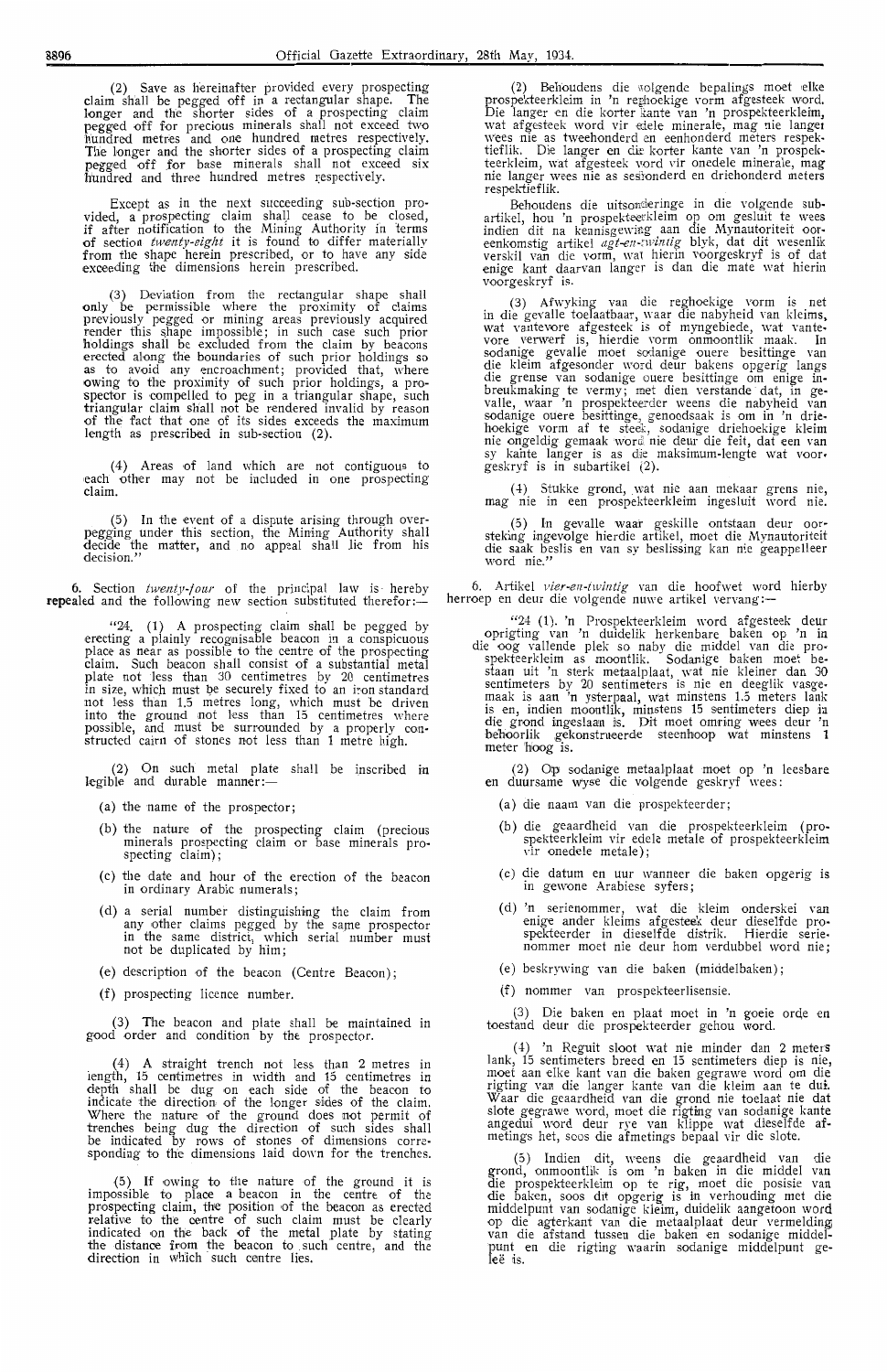(6) The Minimg Authority may in his discretion allow prospectors to use material other than stone for the erection of beacons.

(7) Pegging of claims may only take place between the hours of sunrise and sunset."

7. Section *twenty-five* of the principal law is hereby repealed and the following new section substituted therefor: $\leftarrow$ 

"25. No claim shall be deemed to have been pegged •off when the beacon fails *to* comply with the provisions of section *twenty-four* or with any directions given by the Mining Authority in terms of sub-section  $(6)$  of that section."

8. Section *twenty-six* of the principal law is hereby repealed and the following new section substituted therefor:-

' '26. (1) \X'ithin forty-eight hours after the erection of the centre beacon of any prospecting claim the corners of such prospecting claim must be clearly indicated by beacons and trenches. Such corner beacons shall be constructed and inscribed in the manner laid down as for centre beacons in section *twenty-four*, with the exception that the words "Centre Beacon" are re-<br>placed by the words "Corner Beacon".

(2) Should any corner beacon be invisible from any other corner beacon, other than one diagonally opposite to it, the boundary lines of the prospecting claim lying between such beacons shall be clearly defined by line beacons erected on such lines in such a manner<br>that each one is yisible from the one nearest to it<br>on either side. Such line beacons shall be constructed in the same manner as the centre and corner beacons of the claim but shall bear the following inscription:-

(a) Name of owner of prospecting claim;

(b) Ordinal number of prospecting claim;

(c) The words "Line Beacon".

(3) Directing trenches or, where the nature of the ground does not permit of trenches being dug, rows of stones, of the dimensions laid down as for centre beacons in sub-section (4) of section *twenty-four* shall be m1de at all corner and line beacons erected in such a manner that the boundaries of the prospecting claim are clearly indicated.

(4) Should any dispute arise with regard to the beaconing off of any prospecting claim the Mining<br>Authority shall decide on the validity of such claim<br>and no appeal shall lie from his decision."

9. Section *twenty-seven* of the principal law is hereby deleted and the following new section substituted therefor:

"27. (1) A prospecting fee of five shillings shall be payable monthly in advance in respect of every precious mineral claim, and a prospecting fee of two shillings and six psace shall be payable monthly in<br>advance in respect of every base mineral claim. Such fees shall be payable for the period from the first day of the month during which the claim was pegged off until such claim ceases to be closed, or in the eyent of conversion intil claim tax becomes payable, in terms of section *six;:!-three* hereof.

(2) Claims pegged before the promulgation of this Proclamation, in accordance \\·ith the original pro visions of section tuenty-three of the principal law must be converted ino mining areas within two years<br>of the date of pegging. Failing such conversion the prospecting fees, payable on such claims, after the<br>lapse of two years as aforesaid, will be twenty shillings in respect of every precious mineral claim, and ten<br>shillings in respect o?every base mineral claim, payable monthly as provided in sub-section  $(1)$ .

(3) The fee shall be paid to the Mining Authority<br>or to such other a ificer as the Administrator may<br>appoint. The first 1:avment shall be for a period of  $six$  months and shall fall due on the day on which the pegging of the prespecting claim is notified, in terms<br>of section *twenty-eight* hereof, and subsequent payments shall fall due m the first day of every calendar month. If any fee die in respect of any month after the expiration of the first six months is not paid on the day on which it alls due, a penalty of one fourth of such fee shall become payable; and if such fee

(6) Die Mynautoriteit kan na goedvinde prospekteerders toelaat om ander materiaal dan klippe te gebruik vir die oprigting van bakens.

.(7) Die afsteek van kl,eims mag net plaasvind tussen die ure van sonsopgang en sonsondergang."

7. Artikel vyf-en-twintig van die hoofwet word hierby herroep en deur die volgende nuwe artikel vervang:

''25. Geen kleim geld as afgesteek wanneer die baken nie ooreenkom met die bepalings van artikel vier-en-twintig of met enige bevele, wat deur die Mynautoriteit gegee is, kragtens subartikel (6) van daardie .<br>artikel nie.''

8. Artikel *ses-en-twintig* van die hoofwet word hierby herroep en deur die volgende nuwe artikel vervang:

 $^{426}$  (1). Binne agt-en-veertig ure na die oprigting van die middelbaken van enige prospekteerkleim moet die hoeke van sodanige prospekteerkleim duidelik aangedui word deur bakens en slote. Sodanige hoekbakens moet gekonstrueer en van die opskrif voorsien word, soos in artikel *vier-en-twintig* bepaal vir middelbakens met die uitsondering dat die woord "middelbaken" vervang word deur die woord "hoekbaken".

(2) Indien enige hoekbaken nie vanaf enige ander hoekbaken behalw•e die een, wat diagonaal teenoor horn is, gesien kan word nie, dan moet die grenslyne van<br>die prospekteerkleim, wat tussen sodanige bakens geleë is, duidelik aangedui word deur grensbakens, wat op sodanige grenslyne op sodanige manier opgerig is, dat elkeen gesien kan word vanaf die een, wat naaste is<br>op albei kante. Sodanige grenslynbakens moet op die selfde wyse gekonstrueer word soos die middel- **en**<br>hoekbakens van die kleim maar die volgende opskrif dra:

(a) Naam van eienaar van prospekteerkleim;

(b) Ranggetal van prospekteerkleim;

(c) Die woord "grenslynbaken".

(3) Slote, wat die rigting aantoon, of, waar die geaardheid van die grond nie toelaat nie dat slote gegrawe word nie, rye van klippe van die afmetings bepaal vir middelbakens in subartikel (4) van artikel<br>*vier-en-twintig* moet op alle hoeke gemaak en grenslyn-<br>bakens opgerig word op sodanige wyse dat die grense<br>van die prospekteerkleim duidelik aangewys is.

(+) Indien enige geskil ontstaan in verband met die afbakening van enige prospekteerkieims, moet die Mynautoriteit oor die geldigheid van sodanige aans'jYraak beslis en Yan sy besiissing kan nie geappelleer word **nie."** 

9. Artikel sewen-en-twintig van die hoofwet word hierby geskrap en deur die volgende nuwe artikel vervang:

"27 ( 1 ). 'n Prospekteerfooi van vyf sjielings *is* maandeliks vooruit betaalbaar ten opsigte van dke kleim vir edele minerale en 'n prospekteerfooi van twee<br>sjielings en sespennies is maandeliks vooruit betaalbaar ten opsigte van elke kleim vir onedele minerale. Sodanige fooie is betaalbaar vir die tydperk vanaf die eerste dag van die maand, waarin die kleim afgesteek is totdat sodanige kleim ophou om gesluit te wees, of, in die geval van konversie, totdat kleimbelasting betaalbaar word ooreenkomstig artikel *drie-en-sestig* hier-<br>van.

(2) Kleims, wat afgesteek is voor die uitvaardiging van hierdie Proklamasie in ooreenstemming met die van mercus *-*rootamasie in oorsensemining van artikel *drie-en-tivititig* van die hoofwet, meet binne twee jaar vanaf die datum van afsteking in myngebiede omgesit word. Indien so-<br>danige konversie nie plaasvind nie, sal van afsteking in myngebiede omgesit word. Indien so-<br>danige konversie nie plaasvind nie, sal die prospekteer-<br>fooie betaalbaar op sodanige kleims na verloop van twee<br>jaar, soos voormeld, twintig sjielings ten opsigte van<br>e Van elke kleim vir onedele minerale wees. Dit sal maan-<br>deliks betaalbaar wees soos bepaal in subartikel (1).

(3) Die fooie moet betaal word aan die Mynautoriteit of aan sodanige ander beampte, wat die Administrateur aanstel. Die eerste bedrag moet betaal word Yir 'n tydp,erk van ses maande en word betaalbaar op die dag waarop kennis gegee word van die afsteking<br>van die prospekteerkleim ooreenkomstig artikel *agt-en*twintig hiervan. Daarna moet die fooie betaal word op die eerste dag van elke kalendermaand. Indien enige fooi, wat betaalbaar is ten opsigte van enige maand na afloop van die eerste ses maande nie hetaal is nie ·op die dag waarop dit betaalbaar word, dan word 'n boete van een vierde van sodanige fooi betaalbaar; en,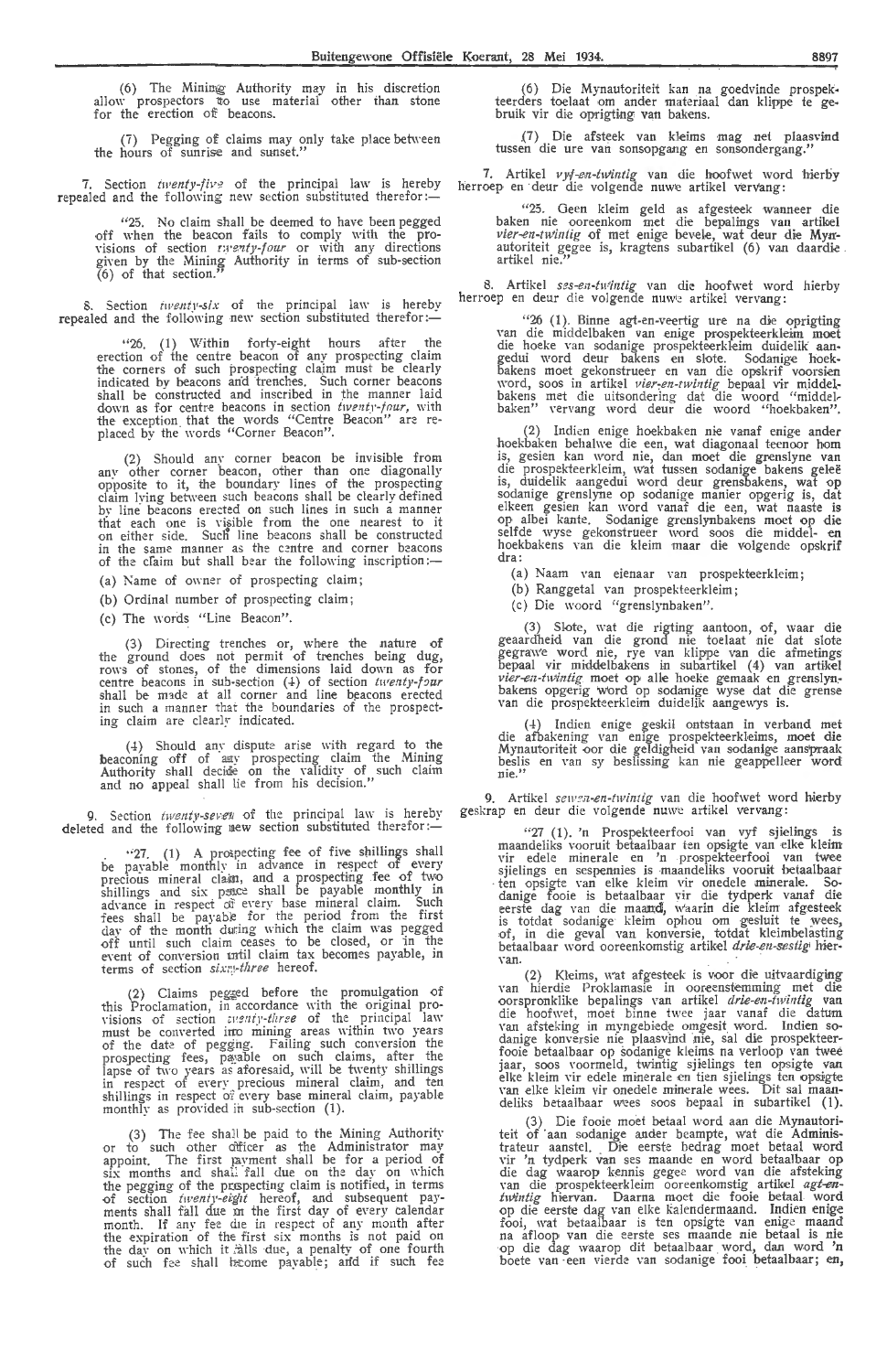together with the penalty that has accrued is not paid by the last day of the calendar month in which it fell due, the prospecting claim shall cease to be closed.

(4) By pegging a prospecting claim (i.e. erecting a centre beacon) the prospector undertakes the obligation to pay the fees on such claim for a period of at least six months."

10. Section *twenty-eight* of the principal law is hereby repealed and the following new section substituted therefor: $-$ 

"28. (1) The pegging of every prospecting claim must be notified in writing to the Mining Authority within twenty-eight days from the placing of the centre beacon. Such notification shall not be deemed to be compl,ete unless the prospecting fees for six months are paid simultaneously. Unless accompanied by such fees such notification shall be refused. The notification shall contain:-

- (a) The name and postal address of the prospector;
- (b) The number of the prospecting licence;
- (c) The nature of the prospecting claim (whether precious or base mineral);
- ( d) The date and the hour of the erection of the centre beaoon;
- ( e) The ordinal number of the claim;
- (f) The farm and district where the claim is situated;
- (g) To the notification must be attached a sketch plan drawn in ink on durable paper as far as<br>possible to scale, giving the length of the boundary lines of the prospecting claim, all "prominent topographical features of the immediate surroundings such as mountains or hills, rivers, roads, buildings, etc., all adjoining claims or mining areas<br>and the magnetic north. The sketch plan must be clear enough and contain sufficient information to enable the prospecting claim *to* be located therefrom.

(2) The Administrator may direct that the notification must contain still further particulars or must be made in a particular form, and may in his discretion extend the period of twenty-eight days for notification of claims pegged in the Kaokoveld, Ovamboland, the Caprivi-Zipfel, and other remote areas."

11. Section *twenty-nine* of the principal law is hereby repealed and the following new section substituted therefor:

"29. If the notification and prospecting foes due are not received by the- Mining Authority within the period laid down in section twenty-eight, the claim shall cease *to* be closed."

12. Section *thirty* of the principal law is hereby repealed and the following new section substituted therefor: $\frac{1}{1}$ 

"30. Written agreement between the registered owner of a claim and the transferee shall be necessary for the transfer of the right *to* a prospecting claim. A transfer must be unconditional and unlimited as to time, and shall be lodged with the Mining Authority,<br>who shall as from the date of receipt of same transfer such claim in the Prospecting Register. Until receipt of such transfer the Mining Authority shall treat the registered owner as entitled to all rights and subject to all obligations accruing from the prospecting claim."

13. Section *forty-one* of the principal law is hereby repealed and the following new section substituted therefor:-

"41. (1) A survey and demarcation of the Mining Area shall be made prior *to* the conversion.

Where the prospector refuses to undertake such survey and demarcation, the conversion shall be refused and upon the communication of such refusal to the prospector, the prospecting claim shall cease to be closed.

(2) The survey and demarcation of the mining area shaL be made in accordance· with regulations to be issued by the Administrator, who shall have the power to provide penalties for the contravention of any such regulations."

14. Section *forty-three* of the principal law is hereby repealed and the following new section substituted therefor: $\ddot{\ }$ 

indien sodanige fooi benewens die boete, wat bygeko**m** het, nie op die laaste dag van die kalendermaand, waar-<br>in dit betaalbaar geword het, betaal is nie, hou die prospekteerkleim op om gesluit te wees.

(4) Deur afsteking van 'n prospekteerkleim (d.w.s. oprigting van 'n middelbaken) aanvaar die prospekteer-<br>der die verpligting om die fooie op sodanige kleim Yir 'n tydperk ,-an minstens ses maande *te* betaal."

10. Artikel *agt-en-twintig* van die hoofwet word hierby herroep en deur die volgende nuwe artikel vervang:

''28 (1). Die afsteek Yan elke prospekteerkleim moet skriftelik aan die Mynautoriteit binne agt-en-twintig dae vanaf die oprigting van die middelbaken meegedeel word. Sodanige kennisgewing word nie as voltooi be-<br>skou nie tensy die prospekteerfooie vir ses maande<br>gelyktydig betaal word. Tensy sodanige kennisgewing<br>vergesel word deur sodanige fooie moet dit afgewys<br>word. Die kennis

- (a) Die naam en posaclres Yan die prospekteerder;
- (b) Die nommer van die prospekteerlisensie;
- (c) Die geaardheid van die prospekteerkleim (of dit 'n kleim Yir edele of onedele minerale is);
- ( d) Die datum en die uur van die oprigting van die middelbaken;
- ( e) Die ranggetal van die kleim;
- (f) Die plaas en distrik waar die kleim gelee is;
- (g) Aan die kennisgewing moet fn skets geheg word, wat met ink op duursame papier sover as moontlik volgens skaal geteken, is en die lengte van die grenslyne van die prospekteerkleim vermeld so-<br>wel as alle uitstaande topografiese kenmerke van die onmiddellike omgewing soos berge of bulte, riviere, paaie, geboue ens., alle aangrensende kleims of myngebiede en die magnetiese noorde.<br>Die skets moet duidelik genoeg wees en voldoende inligting bevat om die ligging van die prospekteerkleim te kan vasstel.

(2) Die Administrateur kan gelas, dat die kennis-<br>gewing nog meer besonderhede moet bevat of dat dit in 'n besondere vorm gemaak moet word en hy kan na<br>goedvinde die tydperk van agt-en-twintig dae vir kennisgewing van kleims, afgesteek in die Kaokoveld, Ovambo• land, die Caprivi-Zipfel, en ander afgeleë gebiede, verleng."

11. Artikel *regen-en-twintig* van die hoofwet word hier-<br>by herroep en deur die volgende nuwe artikel vervang:-

"29. Indien die kennisgewing en prospekteerfooie, wat betaalbaar is, nie binne die tydperk bepaal in ar-<br>tikel *agt-en-twintig* deur die Mynautoriteit ontvang word nie, hou die kleim op om gesluit te wees."

12. Artikel *dertig* van die hoofwet word hierby herroep en deur die volgende nuwe artikel vervang:

''30. Skriftelike ooreenkoms tussen die geregistreer-<br>de eienaar van 'n kleim en die cessionaris is nodig vir die oorskrywing van die reg op 'n prospekteerkleim. 'n Oorskrywing moet onvoorwaardelik en onbeperk<br>wees wat tyd betref en moet aan die Mynautoriteit oor-<br>handig word, wat yanaf die datum yan ontyangs daaryan sodanige kleim in die Prospekteerregister moet oor-<br>skrywe, Totdat sodanige oorskrywing ontvang is, behandel die Mynautoriteit die geregistreerde eienaar as<br>geregtig op alle regte en onderhewig aan alle verplig• tings, wat voortspruit uit die prospekteerkleim."

13. Artikel *een-veertig* van die hoofwet word hierby herroep en deur die volgende nuwe artikel vervang:--

" $41$  (1). 'n Opmeting en afbakening van die Myngebied moet voor die konversie gemaak word. <sup>·</sup>

Waar die prospekteerder weier om sodanige opmeting en afbakening te maak, moet die konversie ge-<br>weier word en na mededeling van sodanige weiering<br>aan die prospekteerder, moet die prospekteerkleim ophou om gesluit te wees.

(2) Die opmeting en afbakening Yan die myngebied moet ooreenkomstig die regulasies gemaak word, wat deur die Administrateur uitgevaardig word. Die Administrateur het die bevoegdheid om strawwe te bepaal vir die oortreding van enige sodanige regulasies."

14. Artikel *drie-en-veertig* van die hoofwet word hierby herroep en deur die volgende nuwe artikel vervang :-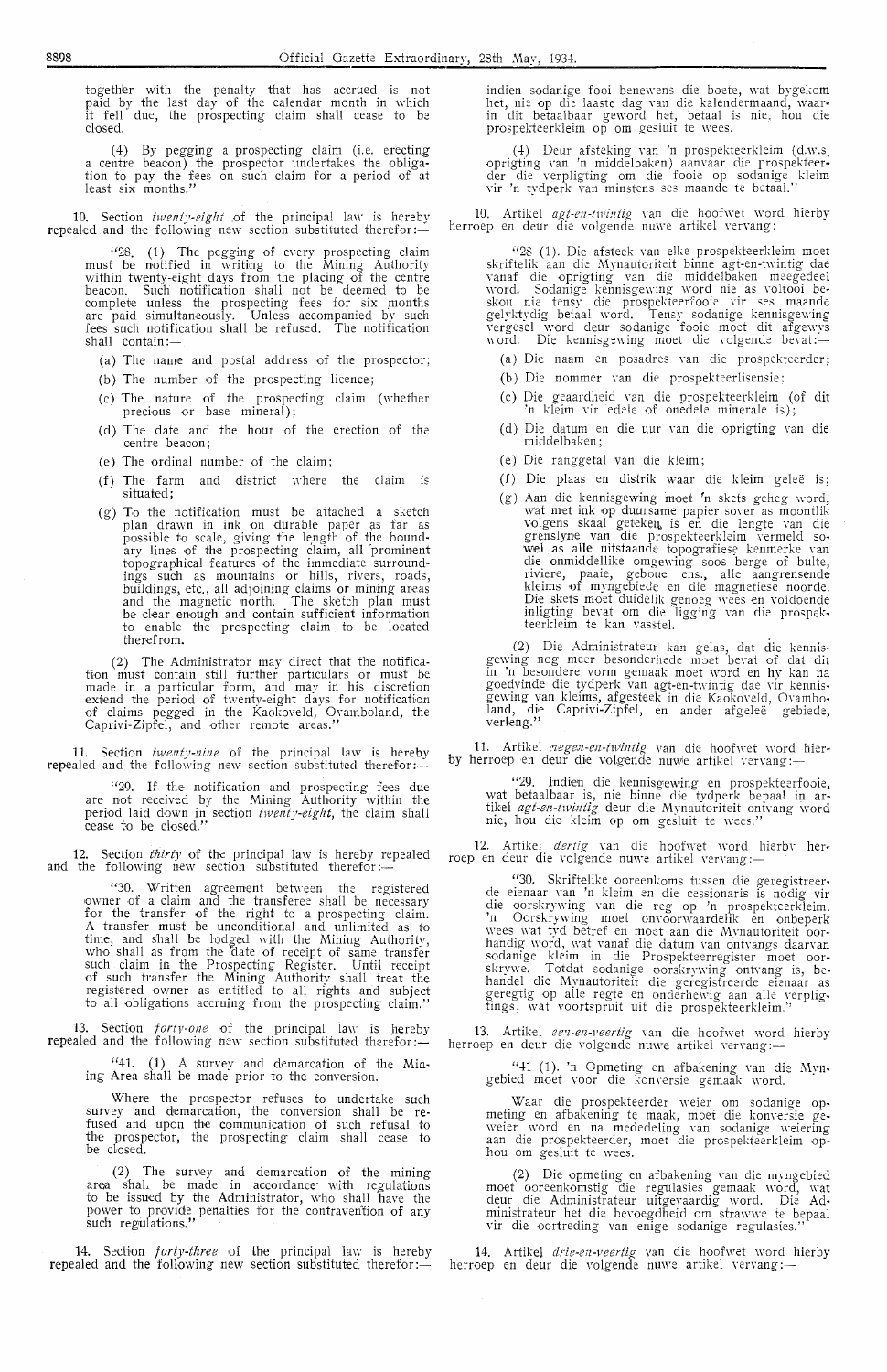';43. The Surveyor-General shall control the survey For all mining areas and no diagram of a mining area shall be accepted by the Mining Authority for con-<br>version, unless it be signed by the Surveyor-General as approved by him.

The Surveyor-General shall be entitled to charge a fee, to be prescribed by the Administrator under regulations published in the *Official Gazette,* for the examination of such diagram, and one copy of the diagram of such survey and the survey records shall be filed of record in the Surveyor-General's Office."

15. Section  $fif(y)$  of the principal law is hereby amended by the addition of the following new paragraph at the end **thereof:-**

> "The Administrator may by regulation published in the Official *Gazette* prescribe the manner in which such sub-divisions or amalgamations shall be effected,"

16. Section *fifty-seven* of the principal law is hereby -amended by deleting the last paragraph occurring therein and substituting the following new paragraph therefor:-

> "If the mine owner does not comply with the provisions of the first and third paragraphs of this section, the Mining Authority shall institute proceedings as set out in section *sixty-sir* for the forfeiture of the Muning property,"

17. Section *sixty* of the principal law is hereby amended by deleting the last paragraph occurring therein and sub-<br>stituting the following new paragraph therefor:-

> "In default of compliance with the provisions of this section the Mining Authority may, without prejudice *to* the penalty provided in sub-section (7) of section *ninety,* prohibit the working of the mine and institute proceedings as set out in section *sixty-six* for the forfeiture of the Mining property."

18. Section *sixty-three* of the principal law is hereby **repealed** and the following new section substituted therefor:-

 $\cdot$  (63. (1) The yearly Claim Tax is:-

- (a) For mining areas for precious minerals forty shillings per hectare;
- (b) For mining areas for base minerals two shillings and six pence per hectare, with a minimum of forty shillings for every mining area per annum; provided that the Administrator may from time to time by Notice in the *Gazette* remit or reduce for such period or periods as he may determine the yearly claim tax for alluvial deposits of precious minerals with or without the said minimum of forty shillings per annum;

Provided further that the original provisions of section *sixty-three* of the principal law shall continue to apply in respect of mining areas in existence at the date of promulgation of this Proclamation.

(2) The Claim Tax is payable half-yearly in ad- vance on the first day of April, and the first day of October to the authorities appointed by the Administrator. For the first half-vear it is calculated as from the beginning of the month following upon the date of the signature of the record of conversion, in terms of section *forty-nine."* 

19. Section *sixty-four* of the principal law is hereby **repealed and the following new section substituted therefor:-**

> "64. (1) An output royalty shall be paid on all minerals produced from mining areas and prospecting claims, or during prospecting operations

> (2) The Administrator shall fix the amount to be paid by way of royaltv in respect of any mineral, by means of regulations published in the *Official Gazette,*  and may in his discretion alter such rates of payment<br>from time to time.

> (3) The Administrator may further, in general or specifically with regard to certain minerals, issue special instructions as to how such output royalty, as aforesaid, shall be calculated

"43. Die Landmeter-generaal moet die opmeting van alle myngebiede . kontroleer en geen tekening **van**  'n myngebied mag deur die Mynautoriteit vir konversie aangeneem word nie, tensy dit deur die Landmetergeneraal .goedgekeur en onderteken is.

Die Landmeter-generaal is geregtig om **'n** bedrag in te vorder, wat deur die Administrateur onder regulasies gepubliseer in die Offisiële Koerant voorgeskryf is vir die ondersoek van sodanige tekening en een kopie<br>'van die tekening van sodanige opmeting sowel as die stukke betreffende die opmeting moet in die kantoor<br>van die Landmeter-generaal bewaar word."

15. Artikel vyftig van die hoofwet word hierby gewysig deur die toevoeging van die volgende nuwe paragraaf aan<br>die end daarvan:---

"Die Administrateur kan deur regulasie, gepubliseer in die *Offisië!e Koerant*, die wyse voorskryf, waarop.<br>sodanige onderverdelings of amalgamasies teweeg gebring moet word."

16. Artikel *sewen-en-vyjtig* van die hoofwet word hierby gewysig deur die skrapping van die laaste paragraaf, wat daarin voorkom, en die vervanging daarvan deur die volgende<br>nuwe paragraaf:—

"lndien die myneienaar nie aan die bepalings van die eerste en derde paragrawe van hierdie artikel voldoen nie, moet die Mynautoriteit geregtelike stappe doen soos bepaal in artikel *ses-en-sestig* vir die ver-<br>beurdverklaring van die Myneiendom."

17. Artikel *sestig* van die hoofwet word hierby gewysig deur die skrapping van die hoofwet word metby gewysig<br>deur die skrapping van die laaste paragraaf, wat daarin voor-<br>kom, en die vervanging daarvan deur die volgende nuwe<br>paragraaf :-

"Indien versuim Word om aan die bepalings van hierdie artikel te voldoen, kan die Mynautoriteit, sonder die straf, bepaal in subartikel (7) van artikel *negentig*, te verander, die ontginning van die myn belet en ge• regtelike stappe doen soos uiteengesit in artikel *ses•en- sestig* vir die verbeurdverklaring van die Myneiendom."

18. Artikel *drie-en-sestig* van die hoofwet word hierby herroep en deur die volgende nuwe artikel vervang:-

"63 (1). Die jaarlikse kleimbelasting is as volg:-

- (a) Vir myngebiede vir edele metale veertig sjielings per hektaar;
- (b) Vir myngebiede vir onedele metale twee sjielings en ses pennies per hektaar, met 'n minimum van veertig sjielings vir elke myngebied per jaar; met dien verstande, dat dje Administrateur van tyd tot tyd, deur kennisgewing in die Offisiële Koerant, vir sodanige tydperk of tydperke, wat hy mag bepaal, die jaarlikse kleimbelasting vir alluw'iale afsaksels van edele metale met of sonder ge• noemde minimum van veertig sjielings per jaar<br>kan terugbetaal of verminder: Met dien verstande verder, dat die oorspronklike bepalings van ar-<br>tikel *drie-en-sestig* van die hoofwet verder van<br>toepassing sal bly ten opsigte van myngebiede, wat bestaan 'bet op die datum van die uitvaardiging van hierdie Proklamasie.

(2) Die kleimbelasting is half-jaarliks vooruit be-<br>taalbaar op die eerste dag van April en die eerste dag taalbaar op die eerste dag van April en die eerste dag van Oktober aan die autoriteite, wat deur die Adminis• trateur aangestel is. Vir die eerste half-jaar word dit<br>bereken vanaf die begin van die maand, wat op die datum van ondertekening van die aantekening van die konversie ooreenkomstig artikel *negen-en-veertig* volg."

19. Artikel *vier-en-sestig* van die hoofwet word hierby herroep en deur die volgende nuwe artikel vervang :-

"64. (1) 'n Huurtol is betaalbaar op alle minerale opbrings van myngebiede en prospekteerkleims of gedurende die prospekteerwerksaamhede.

(2) Die Administrateur moet die bedrag vasstel; wat as huurtol betaalbaar is ten opsigte van enige mineraal, deur middel van regulasies gepubliseer in die Offisiële Koerant en hy kan volgens goeddunke sodanige bedrae van tyd tot tyd verander.

(3) Voorts mag die Administrateur oor die alg,e- meen of spesifiek ten opsigte van sekere minerale spesiale instruksies uitvaardig betreffende die wyse waarop sodanige huurtol op minerale opbrings, soos voormeld bereken moet word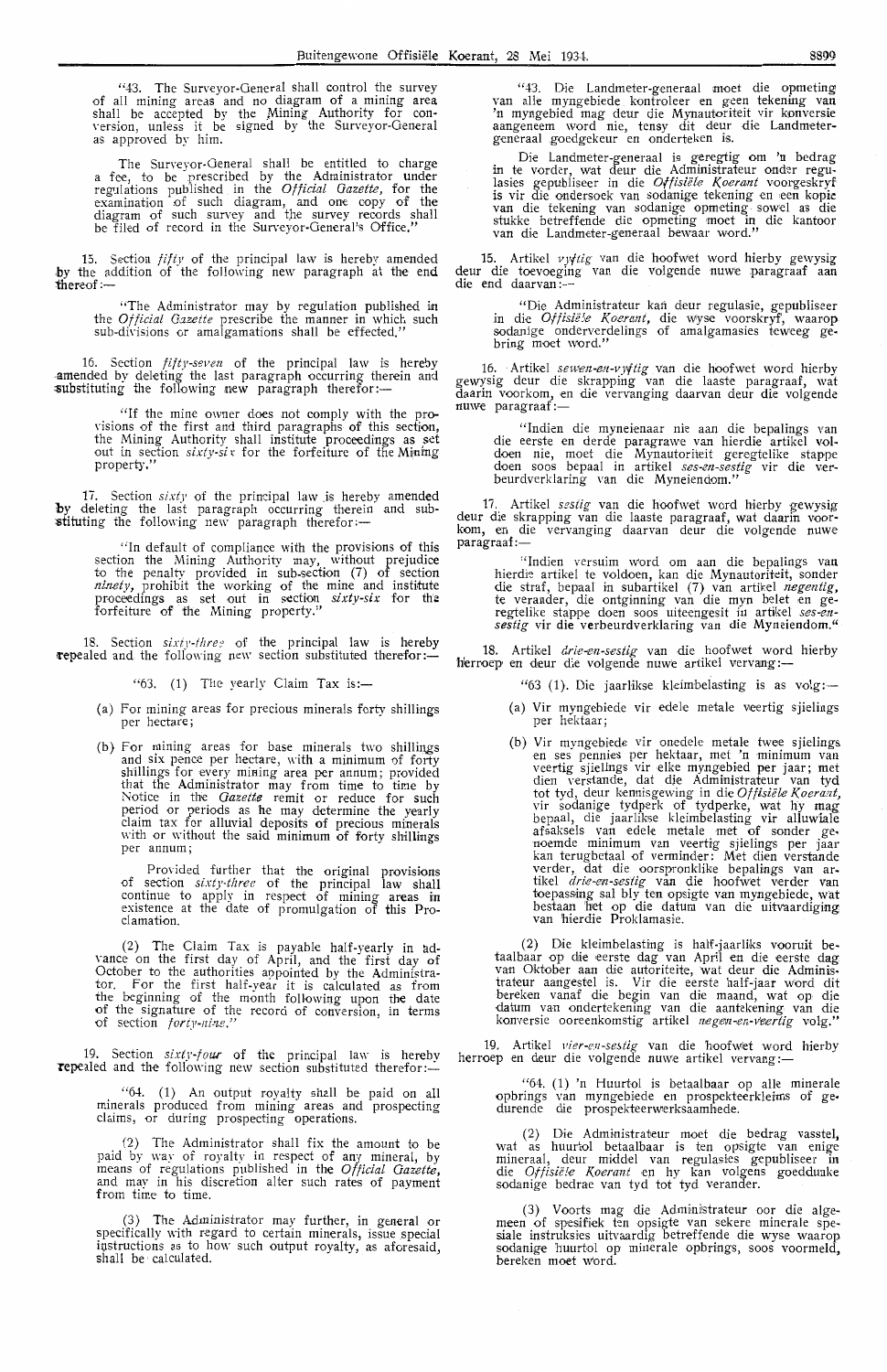(4) The output Royalty shall form a first charge against the proceeds of all such minerals as aforesaid, which are produced in the Territory. The Mining Authority may in his discretion demand reasonable se-<br>curity from producers of minerals for the payment of royalty, and may prohibit the export Or sale of such minerals unless the security demanded has been furnished.

(5) Any person who contravenes such prohibition as in the last sub-section expressed shall be guilty of an offence and liable on conviction to the penalties enumerated in section *ninety* hereof."

20. Section *sixty-five* of the principal law is herebv  $\epsilon$  repealed and the following new section substituted therefor:---

Any person who is in default for a period of two months with any payment due in respect of claim tax or output royalty shall be liable to a penalty of one-fourth of the amount due."

Section *sixty-six* of the principal law is hereby repealed and the following new section substituted therefor:-

"66. ( 1) If any amount due in respect of claim tax or output royalty together with the \_penalty incurred under section *sixty-fiv?* remains unpaid for one month after the penalty falls due, the Mining Authority shall demand payment of same by registered letter addressed to the registered owner at the address registered in the mining area tax register, and shall in the same letter notify him that steps are being taken for the forfeiture of his mining area. The Mining Authority shall at the same time publish such notice in the *Official Oaz.ette* and post a copy thereof on his official notice board, and advise registered bond holders, if any, by registered letter.

(2) Unless the outstandings together with the cost of advertising are paid within two months from the date of such publication the Mining Authority shall declare such mining area forfeited, and may in addition institute civil proceedings against the defaulter for recovery of all outstandings due to the Administration."

22. Section *sixty-eight* of the principal law is hereby repealed and the following new section substituted therefor :-

"68. In case the mining property has been for-feited or abandoned, in terms of sections *sixty-si:.:* and *seventy-four* respectively, it shall be in the discretion of the Mining Authority to decide in how far reasons of policy are opposed to the removal of the timbering and masonry work of the underground appliances, or the transport and working gear and other plant, and no appeal shall lie from his .decision."

23. Sections *sixty-nine, seventy, seventy-one, seventy-two* and *seventy-three* of the· principal law are hereby repealed.

24. Section *seventy-four* of the principal law is hereby repealed and the following new section substituted therefor:-

 $474.$  (1) If the mine owner wishes to abandon his mining rights, either wholly or in part, he must notify the Mining Authority in writing accordingly, forwarding sufficient funds for the necessary advertisement in terms of sub-section (3).

(2) On receipt of such notification the Mining Authority shall forthwith notify all registered bondholders thereof by registered post.

(3) If within two months after such notification the said bond-holders have not given written notice to the Mining Authority of their intention to take transfer of the mining area concerned or to pay the claim tax involved, the Mining Authority shall announce the abandonment by inserting a notice in the *Official Gazette,* a copy of which shali be posted on his official notice board, and shall 'in such announcement state the date as from which the ground shall be open for pegging.

( 4) Where it is proposed to abandon a portion of a mining area, the Mining Authority shall decide in how far this shall be allowed, and there shall be no appeal from his decision".

25. Section *eighty-six* of the principal law is hereby repealed and the following new section substituted therefor:-

(4) Die huurtol op minerale opbrings vorm 'n preferente skuld teenoor die opbrings van alle sodanige minerale soos voormeld, wat in die Gebied produseer word. Die Mynautoriteit kan volgens goeddunke 'n redelike sekuriteit van produseerders van minerale verlang vir die betaling van huurtol en dit mag die uitvoer of verkoop van sodanige minerale belet tensy die sekuriteit, wat verlang word, verskaf is.

(5) Enige persoon, wat sodanige Yerbod oortree, soos dit in laasgenoemde subartikel uitgedruk \\'Ord, is skuldig aan 'n oortreding en, by skuldigbevinding, blootgestel aan die strawwe, wat opgenoem is in artikel *negentig* hierYan."

20. Artikel *vrf-en-sestig* van die hoofwet word hierby herroep en deur die volgende nuwe artikel vervang:—

''65. Enige persoon, wat vir 'n tydperk van t\\·ee maande in gebreke gebly het om enige betaling Yer• skuldig ten opsigte Yan die kleimbelasting of huurtol betaalbaar op die opbrings te betaal, is blootgestel<br>aan 'n boete van een kwart van die verskuldigde bedrag."

21. Artikel *s?s-en-sestig* van die hobfwet word hierby herroep en deur die volgende nuwe artikel vervang:

"66 (1). Indien enige bedrag betaalbaar ten opsigte van kleimbelasting of huurtol op minerale opbrings tesame met die boete, wat ingevolge artikel *vyf-ensestig* betaalbaar geword het, een maand nadat die boete betaalbaar geword het, onbetaal gebly het, moet die Mynautoriteit die betaling daarvan eis per geregistreerde brief geadresseer aan die geregistreerde eienaar aan die adres geregistreer in die belastingsregister van die myngebied·. In dieselfde brief moet hy horn in kennis stel, dat stappe gedoen word vir die verbeurdverklaring van sy myng,ebied. Terselfdertyd *meet* die Mynautoriteit sodanige kennisge\\·ing\_ in die *Offisiele Koerant* publiseer en 'n kopie daan-an op sy offisiele kennisgewingbord opplak en, indien daar geregistreerde verbandhouers is, hulle per geregistreerde brief daan·an in kennis stel.

(2) Tensy die uitstaande bedrae tesame met die koste van advertensie binne twee maande vanaf die datum van sodanige publikasie betaal word, moet die<br>Mynautoriteit sodanige myngebied verbeurd verklaar en benewens dit geregtelike stappe doen teen die wanbetaler vir die inYordering van alle uitstaande gelde verskuldig aan die Administrasie."

22. Artikel *agt-en-sestig* van die hoofwet word hierby herroep en deur die volgende nuwe artikel vervang:

"68. Ingeval die myneiendom verbeurd verklaar of opgegee is ooreenkornstig artikels *sessen-sestig* en *vier* en-sewentig respektieflik, kan die Mynautoriteit volgens goeddunke besluit in hoeverre redes van beleid teen<br>die verwydering van die hout- en bouwerk van ondergrondse toestelle of die vervoer- en dryfwerk en ander<br>bedryfsinstallasie is en van sy beslissing kan nie geappelleer word nie.''

23 Artikels *negen-en-sestig, sewentig, een-en-sewentig*, twee-en-sewentig, en *drie-en-sewentig* van die hoofwet word hierby herroep.

24. Artikel *vier-en-sewentig* van die hoofwet word hier-<br>by herroep en deur die volgende nuwe artikel vervang:—

''74. (1) Indien c\ie myneienaar sy mynregte, hetsy credeeltelik of crehee\ en al wil opgee, moet hy die Mynautoriteit skriftellik daarvan in kennis stel en voldoende middele stuur vir die advertensie wat volgens artikel (3) noodsaaklik is.

(2) Na ontvangs van sodanige kennisgewing moet die Mynautoriteit alle geregistreerde verbandhouers per geregistreerde brief (ladelik daarvan in kennis stel.

(3) Indien binne twee maande na sodanige kennisgewing genoemde verbandhouers nie skriftelik aan die Mynautoriteit hulle voorneme, om die betrokke mynaebied oor te neem, te kenne gegee het of om die betrokke kleimbelasting te betaal nie moet die Mynautoriteit die abandonnement bekend maak deur publikasie van 'n kennisgewing in die *Offisiële Koerant,*<br>waarvan 'n kopie op sy offisiële kennisgewingbord opgeplak moet word. In sodanige kennisgewing moet die datum vermeld word waarop die grond oopval vir afsteck.

(4) Waar die voorneme bestaan om 'n dee! van 'n myngebied prys te *iee,* moet die M.ynautoriteit beslis hoever dit toegelaat kan word en van sy beslissing kan nie geappelleer word nie." ·

25. Artikel *ses-en-tagtig* van die hoofwet word hierby herroep en deur die volgende nuwe artikel vervang :-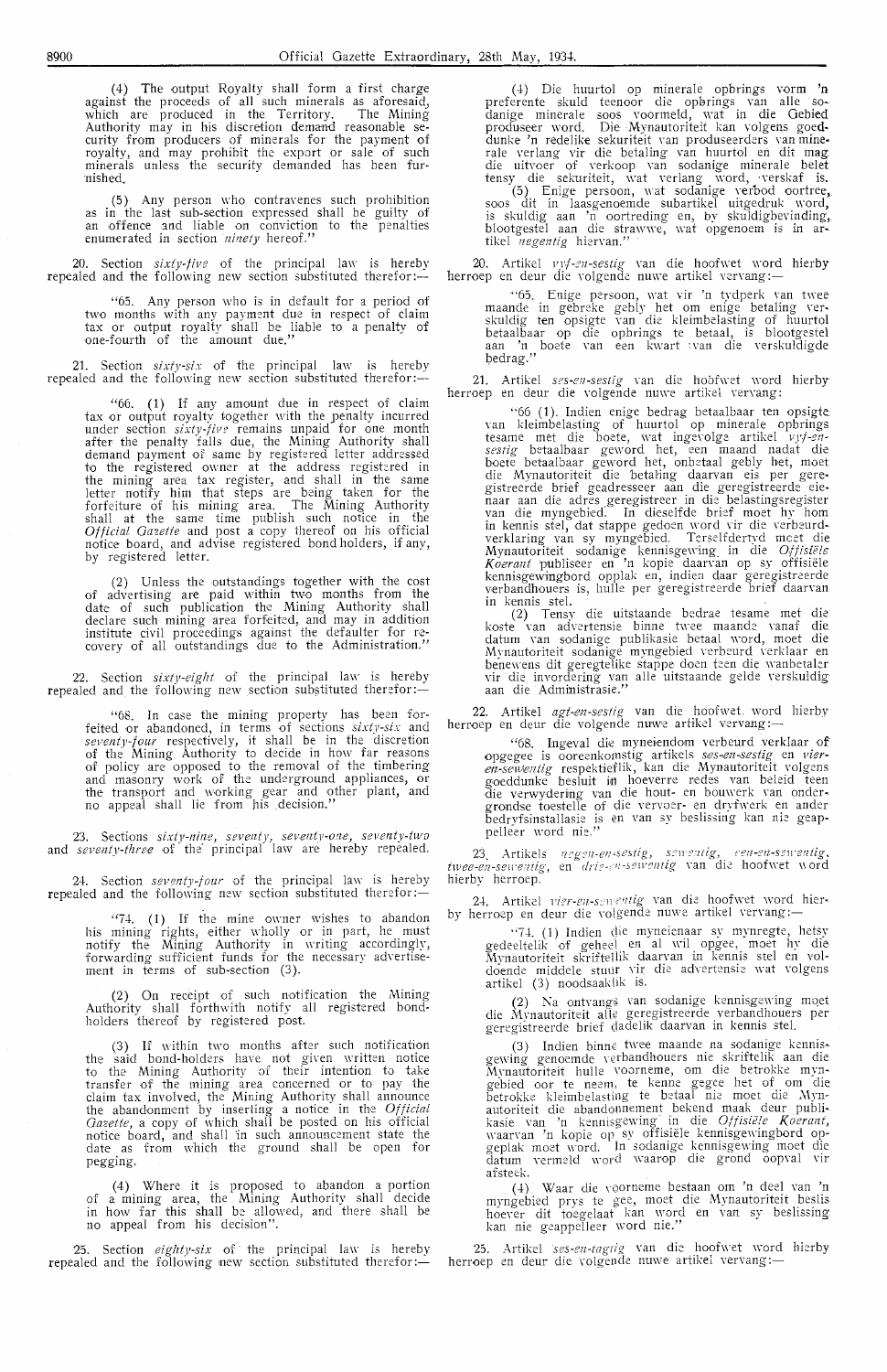"86. ( 1) Where any of the minerals mentioned in section *one* are won on surveyed land in farming use, the Administration will allow the owner thereof one-fourth of the mining royalty paid under section sixty-four, provided that the whole of the surface and subsoil whence the mineral is won belong to the said land.

(2) Where the surface or subsoil whence the mineral is won belongs only in part to the said land, the owner<br>of such land shall participate in the mining royalty only in the proportion of such part.

(3) Payment of owners share of royalty shall be made to him through the: Mining Authority half-yearly in April and October of each calendar year.

(4) Decisions of the Mining Authority taken in execution of any of the foregoing provisions of this section shall . not be subject to any appeal.

(5) Companies \\'hose title to land rests upon a right conferred or confirmed by the Imperial-Chancellor or the Foreign Office, Colonial Department of the Imperial German Government, are excluded in respect<br>of such land from any of the benefits provided in the first and second paragraphs of this section."

26. Section *ninety* of the principal law is hereby amended by deleting the sub-section *tivo* occurring therein and sub-<br>stituting the following new sub-section *two* therefor:-

"90. (2) Remoyes, destroys, disfigures, or displaces a beacon or boundary mark of any prospecting claim or mining area".

27. Section *ninsty-one* of the principal law is hereby repealed and the following new section substituted therefor:-

 $"91.$  Any person who  $-$ 

- (1) Contravenes any of the provisions of Sections *ten*, eleven, twenty-two, twenty-three, twenty-four, twenty*six, thirty-two* and *thirty-three,·* or
- (2) Fails to give the *eight,* or fails to or pay the fees  $eight:$  or notice provided by section *fifty*give or complete the notification as provided by section *twenty-*
- (3) By neglect of proper precautions transgresses the boundaries of his prospecting claim or mining area whilst conducting mining operations;

shall incur a fine not exceeding  $£25$  (Twenty-fivePounds) or in default of payment, imprisonment .\\'ith or without hard labour for a period not exceeding three months".

Section *ninety-six* of the principal law is hereby repealed and the following new section substituted therefor:-

"96. The Administrator shall have the following powers:-

- ( 1) He may make regulations generally for carrying out the objects of this Ordinance; and stipulate a penalty for the contranmion of such regulations.
- (2) He may specially direct that the Ordinance applies as well to the searching and winning of minerals other than those mentioned in section one.
- (3) He may modify this Ordinance to the extent shown hereunder and direct that such modifications shall be in force over the whole or any part or parts of the territory.
- (4) He may extend the periods prescribed in this Ordinance.
- (5) He may issue different pro\'isions . for the prospecting and mining for precious stones, as well as for other precious minerals in so far as these occur<br>as alluvial deposits.
- (6) He may m1ke the permission to prospect dependent upon the taking out of a prospecting licence and prescribe that a prospector may not peg off more than a certain number of prospecting areas.
- (7) He may reduce or increase the prospecting fees, the Claim Tax and the Royalty on the production **or**  sales."

"86. ( 1) Waar enige van die minerale genoem **in**  artikel een verkry word op opgemete grond waarop geboer word, sal die Administrasie die eienaar daarvan<br>eenvierde van die huurtol op minerale opbrings, wat ingevolge artikel *vier-en-sestig* betaal is, afstaan mits die hele oppervlakte en ondergrond waarvandaan die minerale verkry word aan genoemde grond behoort.

(2) Waar net 'n dee! van die pppervlakte of onder• grond waarvandaan die mineraal verkry word, aan genoemde grond behoort, dee! die eienaar van sodanige grond net in die verhouding van sodanige dee! in die huurtol op minerale opbrings.

(3) Die Mynautoriteit moet die eienaar se aandeel van die huurtol halfjaarliks in April en Oktober van<br>elke kalenderjaar uitbetaal.

(4) Besluite, wat deur die Mynautoriteit geneem word ingevolge die voorafgaande bepalings van hier-<br>die artikel, is nie onderhewig aan enige beroep nie.

(5) Maatskappye wie se aanspraak op grond gebaseer is op 'n reg verleen of bevestig deur die Keiserlike Kanselier of die Kantoor van Buitelandse Sake, die Koloniale Departement van die Duitse Keiserlike Regering, is wat sodanige grond betref, uitgesluit van<br>enige van die voordele waarvoor in die eerste en tweede paragrawe van hierdie artikel voorsiening gemaak is."

26. Artikel negentig van die hoofwet word hierby ge-\\')'sig deur skrapping van subartikel *twee,* wat daarin voor• kom, en di,e ven-anging daarvan deur die volgende nuwe kom, en die ver<br>subartikel *twee* :<mark>--</mark>

"90. (2) 'n Baken of grensmerk van enige prospekteerkleim of myngebied verwyder, vernietig, ontsier of verplaas."

27. Artikel *eg:z-en-negentig* van die hoofwet word hier-by herroep en deur die volgende nuwe artikel vervang:-

"91. Enige persoon, wat-

- (1) Enige van die bepalings van artikel tien, elf, twee*en-twintig, drie-en-twintig, vier-en-twintig, ses-en-<br><i>twintig, twee-en-dertig,* en *drie-en-dertig* oortree; o**f**
- (2) Ingebreke bly om die kennisgewing, soos bepaal in artikel  $agt-en-vyftig$ , te gee of in gebreke bly om die aankondiging te maak of te voltooi of die fooie te betaal, soos bepaal by artikel *agt-entwlntig;* of
- (3) Deur versuim van behoorlike voorsorgsmaatreëls die grense van sy prospekteerkleim of myngebied oor. tree gedurende sy mynwerksaamhede ;

is blootgestel aan 'n boete van hoogstens £25 (vyf-entwintig pond) of, by wanbetaling, aan gevangenisstraf met of sonder harde arbeid vir 'n tydperk van hoogstens drie maande."

28. Artikel *ses-en-negentig* van die hoofweg word hier-<br>by herroep en deur die volgende nuwe artikel vervang :-

"96. Die Administrateur het die volgende bevoegdhede :-

- (1) Hy kan oor die algemeen regulasies maak vir die uitvoering van die doeleindes van hierdie Ordonnansie; en 'n boete bepaal vir die oortreding van<br>sodanige regulasies.
- (2) Hy kan spesiaal voorskryf dat die Ordonnansie ook van toepassing is op die soek na en die wen van ander minerale as dié, wat in artikel een ge-<br>noem word.
- (3) Hy kan hierdie Ordonnansie wysig in die mate<br>hieronder vermeld en gelas dat sodanige wysigings van krag sal wees in die hele of enige deel of dele van die gebied.
- (4) Hy kan die tydperke, voorgeskryf in hierdie Ordonnansie, verleng.
- (5) Hy kan ander bepalings uitvaardig vir die prospekteer en myn vir edele metale sowel as vir antler edele metale sover as wat hulle as alluwiale afsaksels voorkom.
- (6) Hy kan die permissie om te prospekteer afhanklik maak van die neem van 'n prospekteerlisensie en<br>voorskryf, dat 'n prospekteerder nie meer as 'n sekere aantal prospekteergebiede mag afsteek nie.
- (7) Hy kan die prospekteerfooie, die kleimbelasting en here-aandeel van die opbrings of verkopings.<br>verminder of vermeerder."